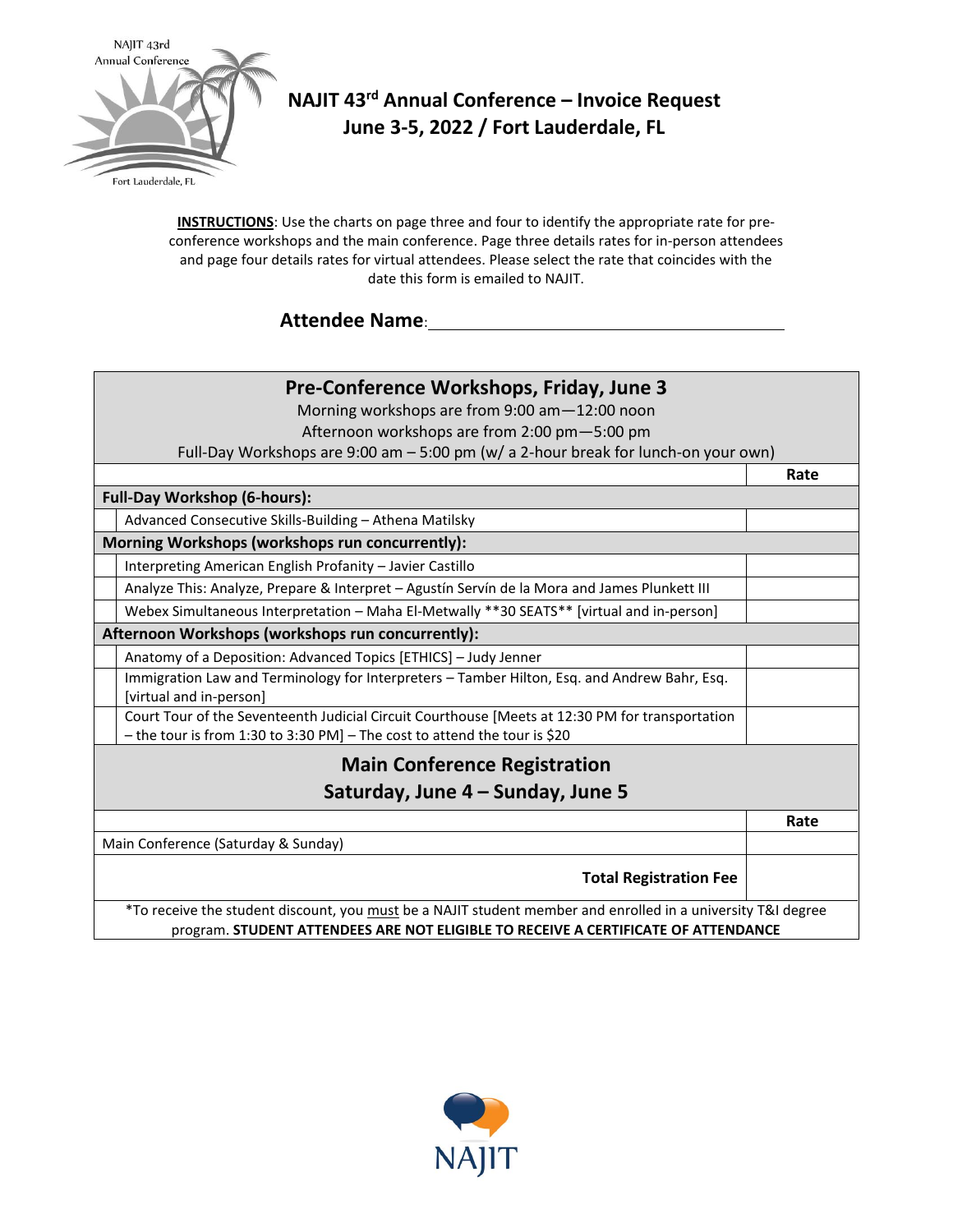| NAJIT 43rd<br>Annual Conference | NAJIT 43rd Annual Conference - Invoice Request<br>June 3-5, 2022 / Fort Lauderdale, FL                                                                                                                                        |                |  |  |  |  |
|---------------------------------|-------------------------------------------------------------------------------------------------------------------------------------------------------------------------------------------------------------------------------|----------------|--|--|--|--|
| Fort Lauderdale, FL             | Total Registration Fees from Page 1: \$                                                                                                                                                                                       |                |  |  |  |  |
|                                 |                                                                                                                                                                                                                               |                |  |  |  |  |
|                                 | Organization and the contract of the contract of the contract of the contract of the contract of the contract of the contract of the contract of the contract of the contract of the contract of the contract of the contract |                |  |  |  |  |
|                                 |                                                                                                                                                                                                                               |                |  |  |  |  |
| City                            |                                                                                                                                                                                                                               | State Zip code |  |  |  |  |
| Telephone                       | Email                                                                                                                                                                                                                         |                |  |  |  |  |

Language Pair First Time Attendee: YES / NO

Annual Luncheon special meal request: VEGETARIAN / VEGAN (The meal will be gluten free)

Circle all states and organizations you are requesting continuing education credit for: ATA, CA (CIMCE), CCHI, CO, DE, FL, ID, IA, KY, MD, MA, MI, MS, MO, NE, NV, NM, NC, OH, OK, OR, PA, RID, TN, TX, UT, WA, and WI. Please view our website to verify CEUs were granted from these entities.

Consent to use of photographic images: Registering for this conference constitutes agreement to NAJIT's use and distribution of images of attendees in photographs and videos.

NAJIT will use this form to create a "pending" registration for you. Payment must be received within 45 days or your registration will be cancelled. Invoice requests will be accepted until April 22, 2022.

Signature: 1988

### **Email this form to: [hq@najit.org](mailto:hq@najit.org) We regret that telephone registration is not available for this event.**

### **PLEASE NOTE IMPORTANT DEADLINES AND POLICIES:**

**COVID-19 LIABILITY WAIVER AND RELEASE:** Registering for this conference constitutes an agreement that the attendee has read and agrees to NAJIT's **[COVID-19 LIABILITY WAIVER AND RELEASE.](https://najit.org/wp-content/uploads/2022/02/COVID19-WAIVER-STATEMENT.pdf)**

**Early Bird Deadline: April 22, 2022 (11:59 pm EDT) Hotel Registration Deadline: May 13, 2022 Advanced Conference Registration Closes: May 31, 2022 (11:59 pm EDT)** Last Day for Refund (Less: \$35 processing fee): May 3, 2022 (11:59 pm EDT)

#### **Refund Policy:**

Refunds will be provided if requested up to 30 days before the conference. There is a \$35 processing fee for all cancelled registrations. No Refunds will be given after the above deadline.

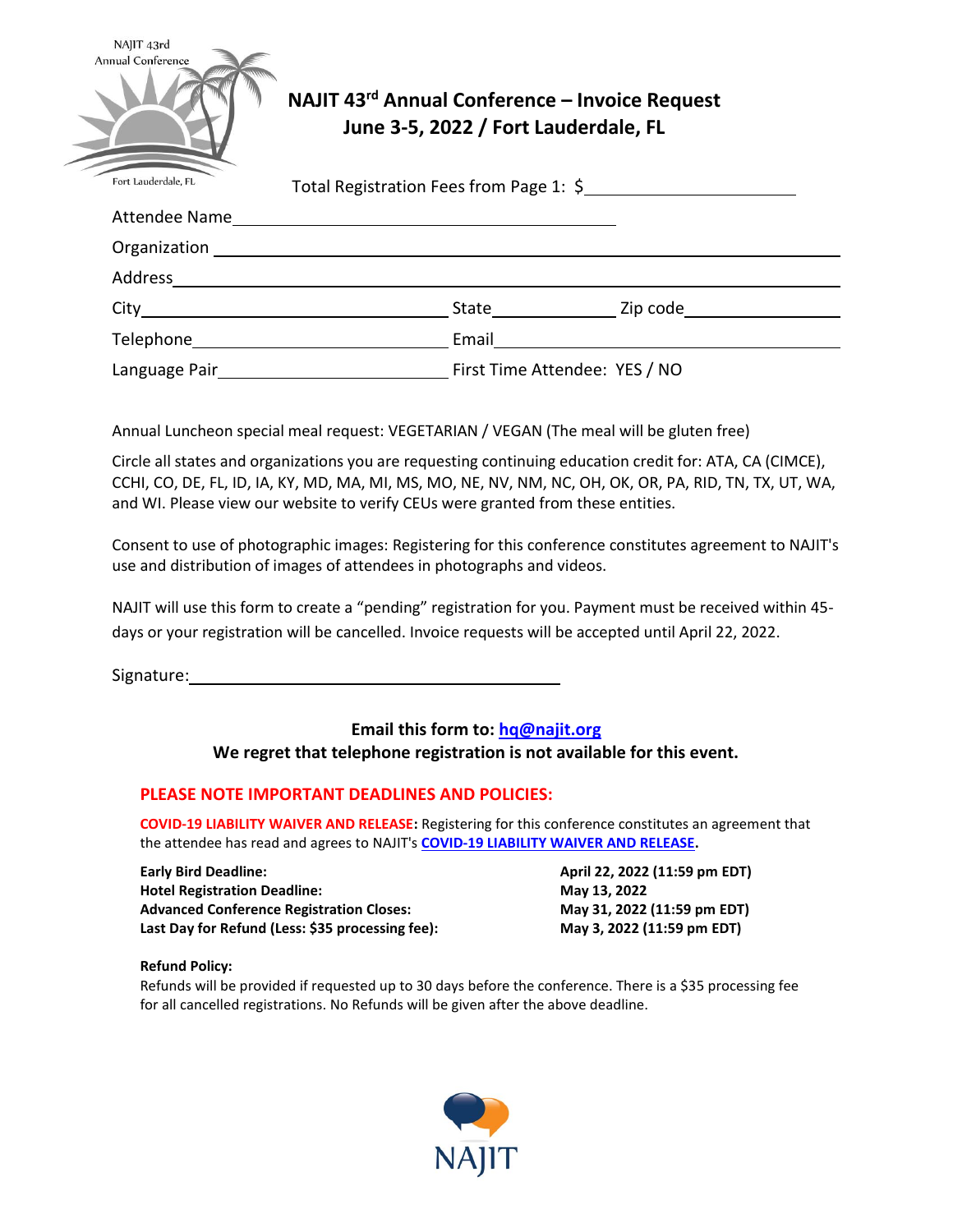

# **NAJIT 43rd Annual Conference – Invoice Request June 3-5, 2022 / Fort Lauderdale, FL**

## **IN PERSON Attendees**

| Main Conference Registration (June 4 & 5)<br>Registration includes access to sessions offered virtually and in-person on June 4 and June 5. This registration also includes admission for 1<br>to the following events: The Friday Welcome Event, the Saturday Annual Meeting and Luncheon, and the Saturday Evening Reception. |                     |           |          |  |  |  |
|---------------------------------------------------------------------------------------------------------------------------------------------------------------------------------------------------------------------------------------------------------------------------------------------------------------------------------|---------------------|-----------|----------|--|--|--|
|                                                                                                                                                                                                                                                                                                                                 | <b>NAJIT Member</b> | Nonmember | Student* |  |  |  |
| Early-Bird Registration (by April 22)                                                                                                                                                                                                                                                                                           | \$455               | \$560     | \$230    |  |  |  |
| Regular Registration (after April 22)                                                                                                                                                                                                                                                                                           | \$555               | \$660     | \$280    |  |  |  |
| Late Registration (after May 23)                                                                                                                                                                                                                                                                                                | \$655               | \$760     | \$380    |  |  |  |

\*To receive the student discount, you must be a NAJIT student member and enrolled in a university T&I degree program. **STUDENT ATTENDEES ARE NOT ELIGIBLE TO RECEIVE A CERTIFICATE OF ATTENDANCE**

| 3- Hour Pre-Conference Workshops (June 3) |                     |           |  |  |  |  |  |
|-------------------------------------------|---------------------|-----------|--|--|--|--|--|
|                                           | <b>NAJIT Member</b> | Nonmember |  |  |  |  |  |
| Early-Bird Registration (by April 22)     | \$100               | \$140     |  |  |  |  |  |
| Regular Registration (after April 22)     | \$150               | \$190     |  |  |  |  |  |
| Late Registration (after May 23)          | \$200               | \$240     |  |  |  |  |  |

| 6- Hour Pre-Conference Workshops (June 3) |              |           |  |  |  |  |
|-------------------------------------------|--------------|-----------|--|--|--|--|
|                                           | NAJIT Member | Nonmember |  |  |  |  |
| Early-Bird Registration (by April 22)     | \$200        | \$280     |  |  |  |  |
| Regular Registration (after April 22)     | \$300        | \$380     |  |  |  |  |
| Late Registration (after May 23)          | \$400        | \$480     |  |  |  |  |

Pre-Conference Workshop Sponsor:



The Immigration Law and Terminology for Interpreters pre-conference workshop is being sponsored by **[SOSi](https://www.sosi.com/)**. SOSi is providing a \$60 subsidy off the registration rate for in person attendees. You must use the appropriate coupon code from the list below to receive the subsidy. The subsidy is available until funds are exhausted.

**In-person attendee coupon codes (case sensitive) Members: 2022SOSIM Nonmembers: 2022SOSINM Students & Life Members: 2022SOSISL**

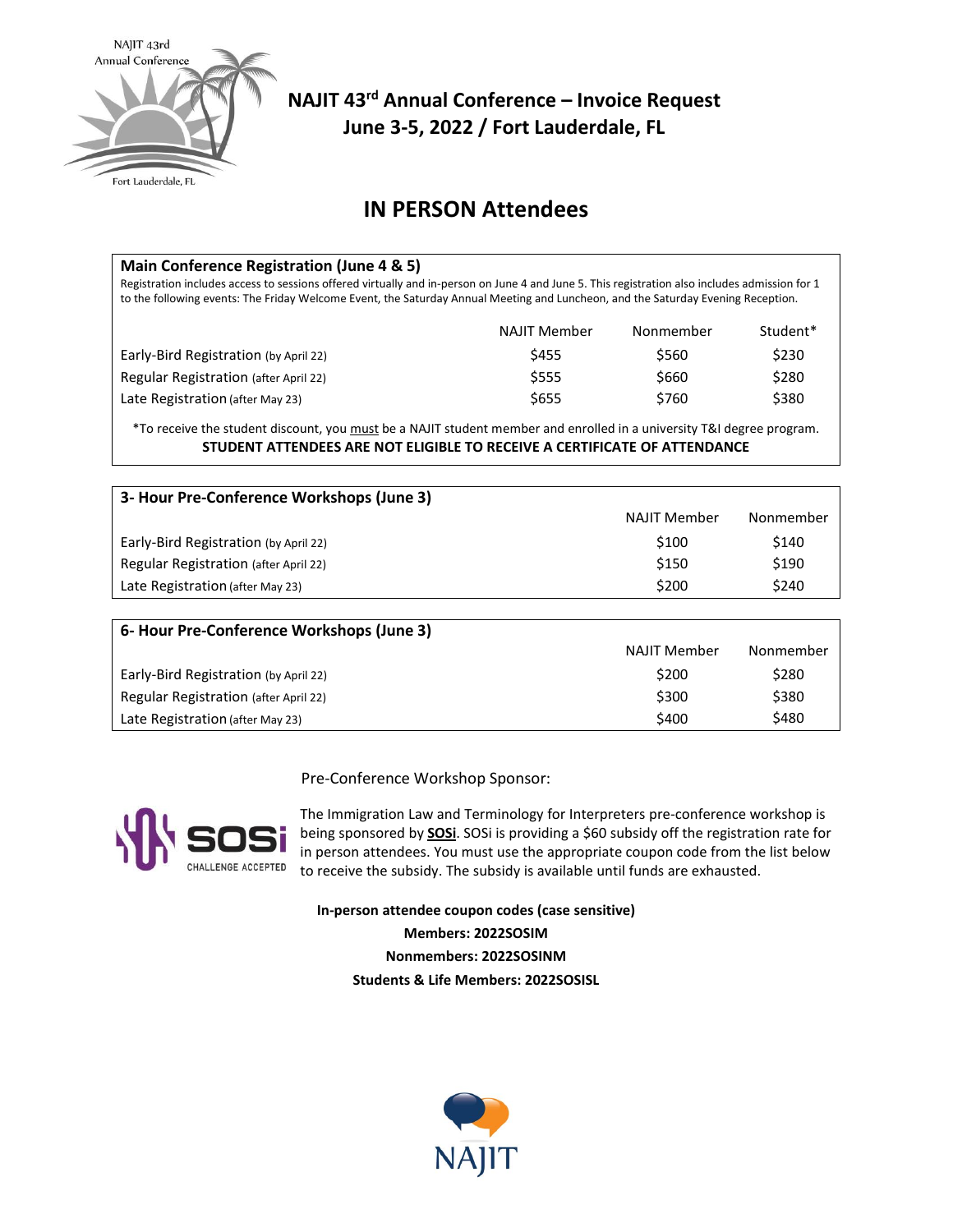

# **NAJIT 43rd Annual Conference – Invoice Request June 3-5, 2022 / Fort Lauderdale, FL**

## **Virtual Attendees**

| <b>Virtual Conference Package</b>                                                                           |                     |           |  |  |  |
|-------------------------------------------------------------------------------------------------------------|---------------------|-----------|--|--|--|
| The virtual conference registration package includes all four virtual sessions offered on Saturday, June 4. |                     |           |  |  |  |
|                                                                                                             | <b>NAJIT Member</b> | Nonmember |  |  |  |
| Early-Bird Registration (by April 22)                                                                       | \$85                | \$125     |  |  |  |
| Regular Registration (after April 22)                                                                       | \$110               | \$175     |  |  |  |
| Late Registration (after May 23)                                                                            | \$170               | \$250     |  |  |  |

#### **A la Carte Virtual Conference Options**

An attendee may register individually for any session offered virtually.

| <b>Saturday 1-Hour Sessions (2 Available)</b>                                           |                     |           |  |  |  |
|-----------------------------------------------------------------------------------------|---------------------|-----------|--|--|--|
| How to become a Certified / Credentialed Medical Interpreter - 9:00 AM - 10:00 AM (EDT) |                     |           |  |  |  |
| How to provide language services from a gender perspective - 2:45 PM - 3:45 PM (EDT)    |                     |           |  |  |  |
|                                                                                         | <b>NAJIT Member</b> | Nonmember |  |  |  |
| Early-Bird Registration (by April 22)                                                   | \$20                | \$30      |  |  |  |
| Regular Registration (after April 22)                                                   | \$30                | \$45      |  |  |  |
| Late Registration (after May 23)                                                        | \$40                | \$60      |  |  |  |

| <b>Saturday 1.5-Hour Sessions (2 Available)</b><br>Difference between Civil & Criminal Procedure - 10:30 AM - NOON (EDT)<br>Vicarious Trauma and Language Professionals - 4:15 PM - 5:45 PM (EDT) |                     |           |  |  |  |
|---------------------------------------------------------------------------------------------------------------------------------------------------------------------------------------------------|---------------------|-----------|--|--|--|
|                                                                                                                                                                                                   | <b>NAJIT Member</b> | Nonmember |  |  |  |
| Early-Bird Registration (by April 22)                                                                                                                                                             | \$30                | \$45      |  |  |  |
| Regular Registration (after April 22)                                                                                                                                                             | \$45                | \$65      |  |  |  |
| Late Registration (after May 23)                                                                                                                                                                  | \$60                | \$87      |  |  |  |

| 3- Hour Pre-Conference Workshops (June 3) |              |           |  |  |  |  |
|-------------------------------------------|--------------|-----------|--|--|--|--|
|                                           | NAJIT Member | Nonmember |  |  |  |  |
| Early-Bird Registration (by April 22)     | \$65         | \$95      |  |  |  |  |
| Regular Registration (after April 22)     | \$85         | \$115     |  |  |  |  |
| Late Registration (after May 23)          | \$135        | \$165     |  |  |  |  |

Pre-Conference Workshop Sponsor:



The Immigration Law and Terminology for Interpreters pre-conference workshop is being sponsored by **[SOSi](https://www.sosi.com/)**. SOSi is providing a \$35 subsidy for virtual attendees. You must use the appropriate coupon code from the list below to receive the subsidy. The subsidy is available until funds are exhausted.

**Virtual attendee coupon codes (case sensitive) Members: 2022SOSIVM**

**Nonmembers: 2022SOSIVNM**